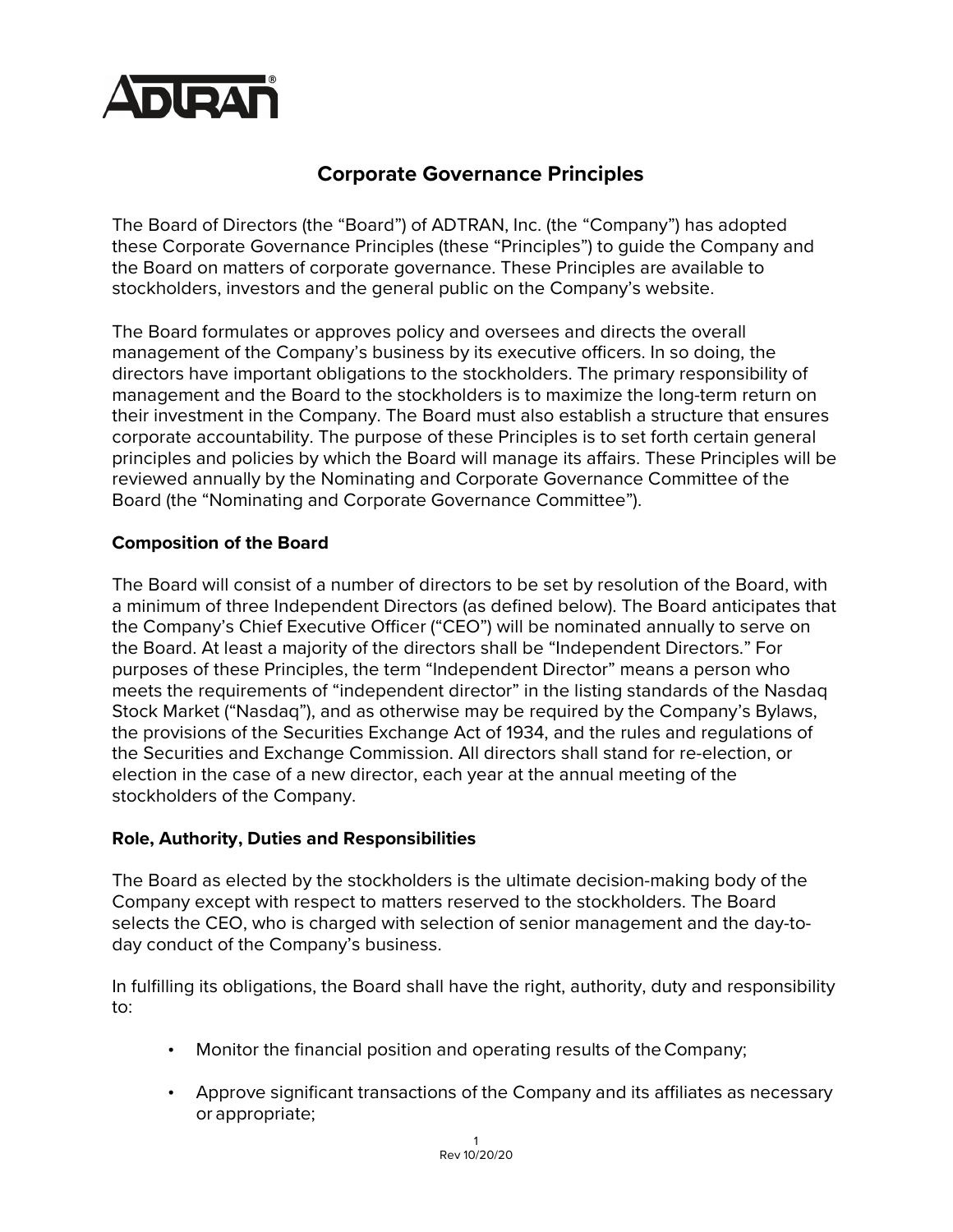

- Review Compensation Committee decisions and recommendations and monitor actions related to the compensation of the Company's executive officers and directors;
- Oversee succession plans and management development programs for members of senior management;
- Review the strategic plan for the Company at least annually;
- Review Nominating and Corporate Governance Committee decisions and recommendations and monitor actions regarding matters of corporate governance;
- Review Audit Committee decisions and recommendations and monitor actions related to the adoption of policies relating to the integrity of the Company's financial statements and the accounting, reporting and financial practices of the Company, including compliance with applicable laws and regulations and reviewing the adequacy of compliancesystems;
- Oversee, monitor and make recommendations to management regarding risks that could materially affect the strategy, objectives, operations, regulatory and legal compliance, or financial condition or performance, of the Company; and
- Oversee management's efforts related to the long-term sustainable growth of the Company, including considering the social and environmental goals of the Company.

### **Board Committees**

The Board has established the following standing committees of the Board:

- Audit Committee
- Compensation Committee
- Nominating and Corporate Governance Committee

Each standing committee must have a charter approved by the Board setting forth the responsibilities of the committee as well as qualifications for committee membership, committee structure and operations, and requirements for reporting to the Board. These charters, which are reviewed annually for their adequacy, are available on the Company's website. In addition to the standing committees, the Board may establish *ad hoc*  committees as the Board deems appropriate. Committee members are also subject to the requirements of the applicable committee charter. In particular, all members of the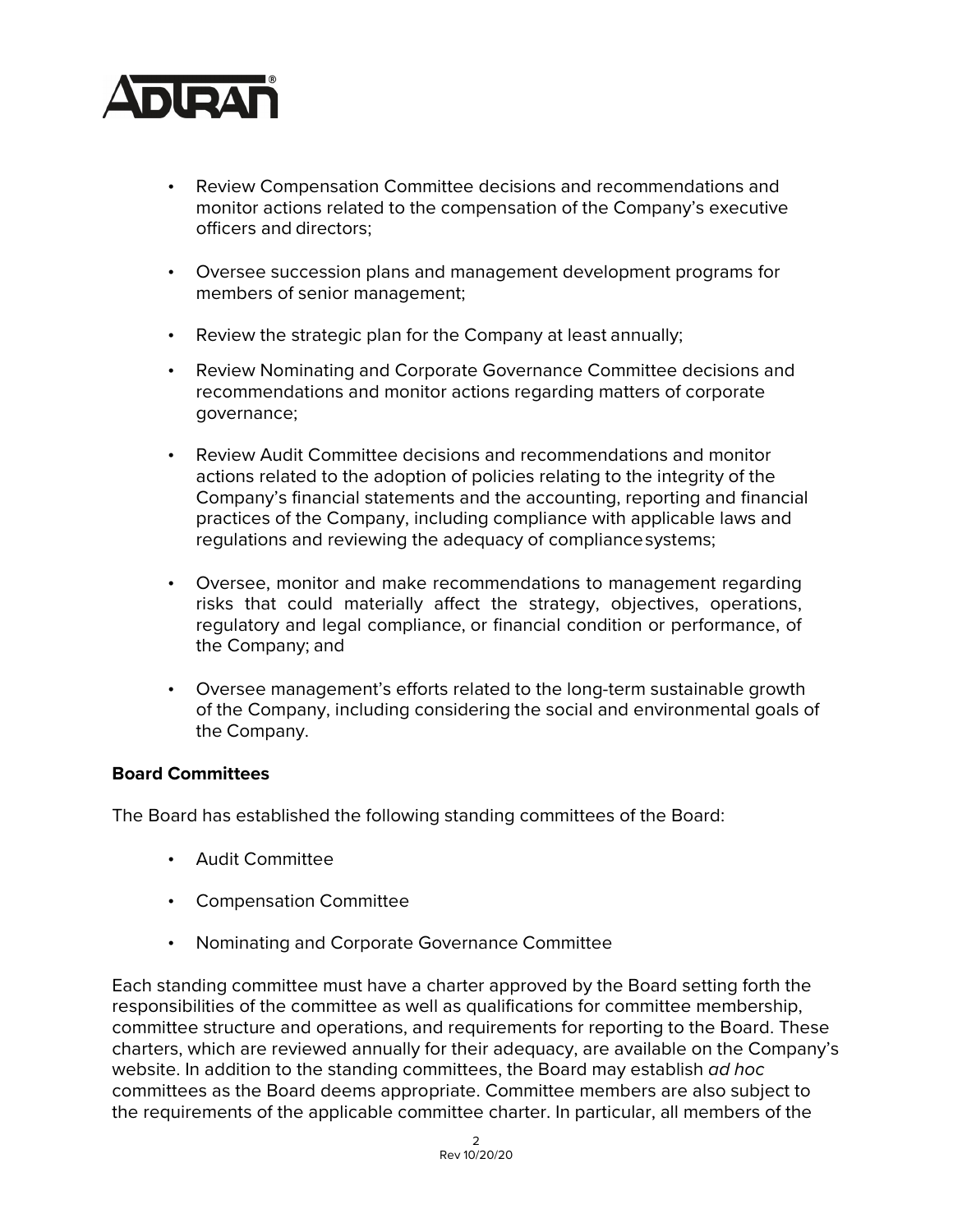

Audit Committee, Compensation Committee and Nominating and Corporate Governance Committee shall be Independent Directors in accordance with the standards set forth above. Committee members shall be appointed by the Board upon recommendation of the Nominating and Corporate Governance Committee, after consultation with the individual directors.

## **Chair**

The Board will elect a director as Chair of the Board who may or may not be the CEO. If the Chair is also the CEO, or if the Board otherwise determines that it is appropriate, the Board will also elect one Independent Director as the Lead Director. The role of the Chair will be to:

- Chair all meetings of the Board in a manner that utilizes the time of the Board effectively and that takes full advantage of the expertise and experience that each director has tooffer;
- Together with the Lead Director, if elected, establish an agenda for each Board meeting that covers all matters that should come before the Board in the proper exercise of its duties;and
- Facilitate and encourage constructive and useful communication between management and the Board.

### **Lead Director**

The Lead Director will be elected by and from the Independent Directors. Each term of service in the Lead Director position is one year. The Lead Director shall have the following roles and responsibilities:

- Preside at all meetings or sessions of meetings at which the Chair is not present, including executive sessions of Independent Directors;
- Call as needed and preside at meetings or executive sessions of the Independent Directors;
- Provide the Chair with input as to an appropriate schedule of Board meetings andpreparation of agendas for Board meetings, including assuring there is sufficient time to discuss all agenda items;
- Provide the Chair with input regarding information from the Company's management that is necessary for the Independent Directors to effectively and responsibly perform their duties and request specific information as needed;
- Act as a liaison between the Independent Directors and the Chair;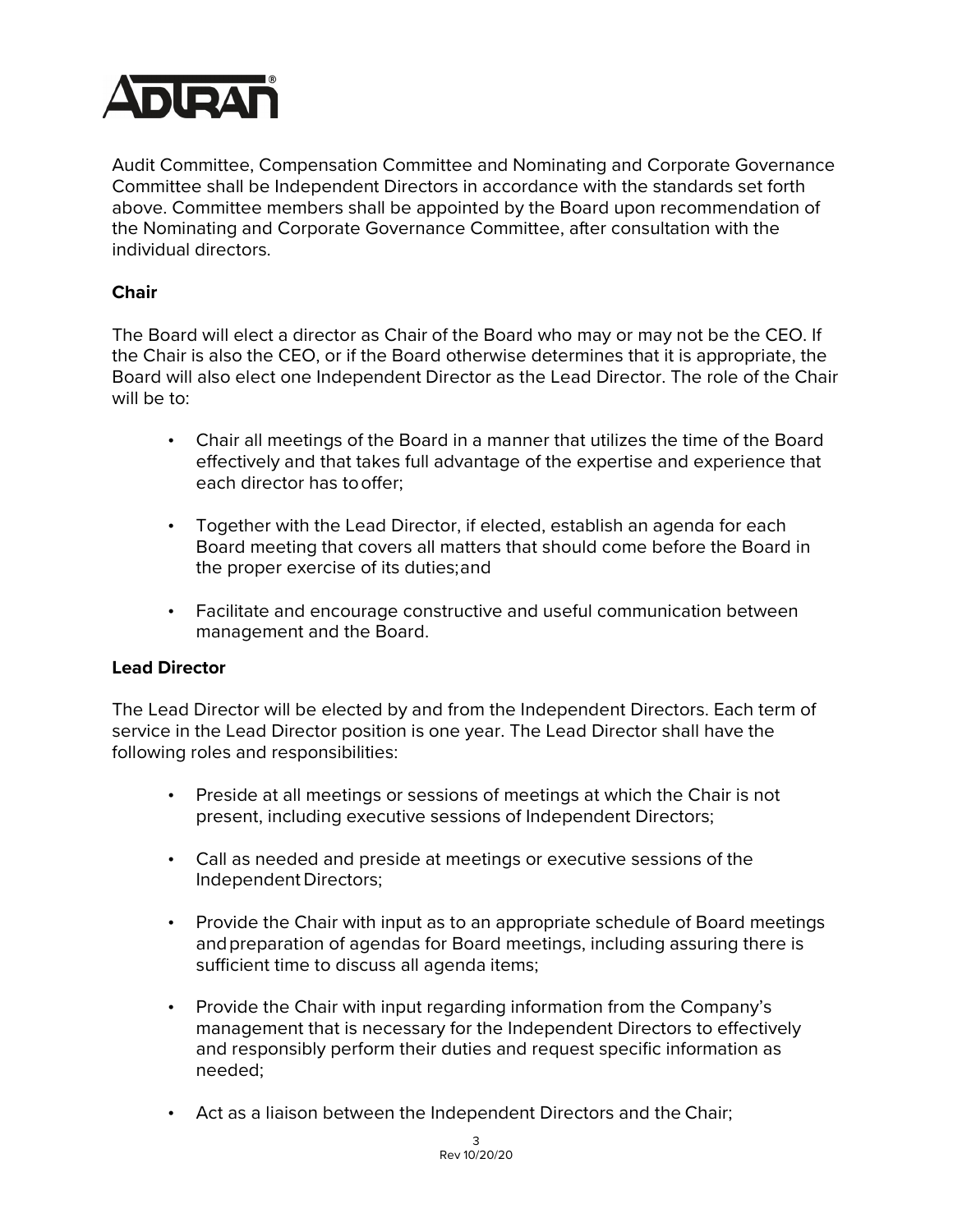

- Preside over the annual evaluation of the CEO;
- If requested by major stockholders, ensures that he or she is available, as necessary after discussions with the Chair and CEO, for consultation and direct communication.

## **Functioning of the Board**

- **Regular Meetings:** The Board will meet at least quarterly according to a schedule of regular Board meetings for each calendar year. Additional sessions and special meetings may be held from time to time as appropriate. Each director is expected to attend all meetings of the Board, each meeting of a committee on which the director is a member and the Annual Meeting of Stockholders.
- **Executive Sessions of the Independent Directors:** Executive sessions of Independent Directors without the participation of non-independent directors and chaired by the Lead Director will be held at regularly scheduled Board meetings at least two times a year and may be called at any other time as necessary to fulfill their responsibilities.
- **Board Materials:** The agenda for each regular meeting and Board materials related to the agenda items will generally be provided to directors at least three days in advance, or such other timeframe to allow directors to prepare for discussion of the materials at the meeting. All directors are free to suggest items for a Board agenda and to raise items for consideration at any meeting which are not on the agenda for that meeting.
- **Minutes:** The Secretary of the Company or such other person appointed by the Board will prepare the minutes of each meeting of the Board and send them to all directors forreview.
- **Access to Senior Management and Experts:** Directors have complete access to the management of the Company and the Company's outside advisors, including counsel and auditors. Directors will use judgment to assure that contact is not distracting to the business

operation of the Company and that the CEO is advised, as appropriate, of any such contact. Each of the Board and its committees may retain outside advisors, including counsel, to assist it in fulfilling its duties.

• **Attendance of Non-Directors:** The Chair, CEO or Lead Director may invite senior management or advisors to the Company to attend specific Board or committee meetings to provide insight or assistance on particular matters.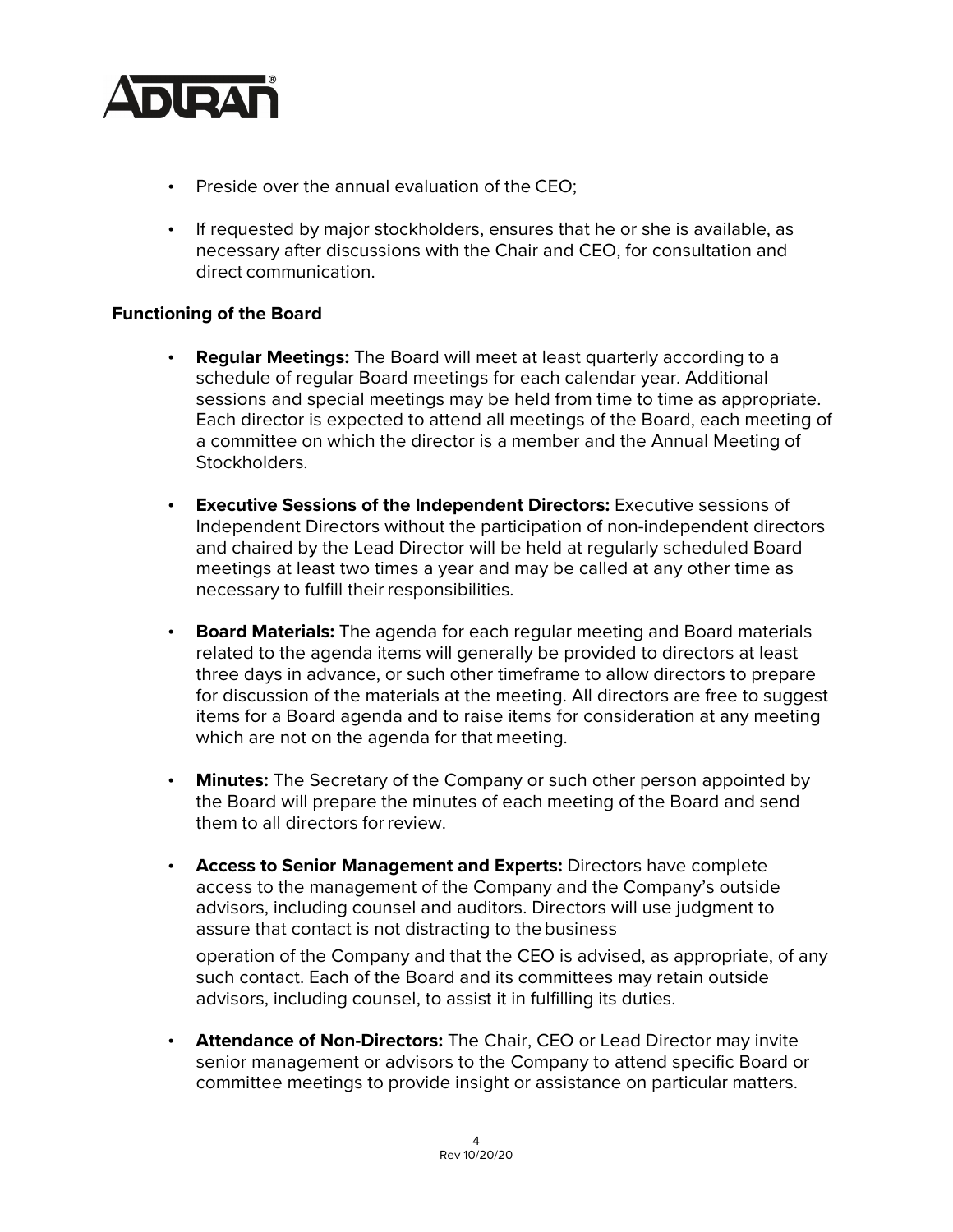

## **Board Evaluation**

The Board shall conduct a self-evaluation at least annually to determine whether it and its committees are functioning effectively. The Nominating and Corporate Governance Committee will administer the evaluation process and prepare a report on the results thereof for consideration by the full Board.

#### **Director Matters**

- **Board Membership Criteria:** The Nominating and Corporate Governance Committee reviews candidates for Board membership on a regular basis, including whether such nominees have the appropriate skills and characteristics required of Board members in the context of the current makeup of the Board. The Nominating and Corporate Governance Committee shall establish criteria for the selection of potential directors, taking into account the following desired attributes: leadership; independence; interpersonal skills; financial acumen; business experiences; industry knowledge; and diversity of viewpoints. The Board has no specific requirements regarding diversity but believes that its membership should reflect a diversity of experience, gender, race, ethnicity and age.
- **Selection of New Director Candidates:** The Nominating and Corporate Governance Committee shall recommend to the Board the director nominees for election or re-election, as appropriate, at each Annual Meeting of Stockholders and shall recommend to the Board persons to fill any vacancy on the Board. Invitations to join the Board are extended by the Chair of the Board or a designated representative. The Nominating and Corporate Governance Committee shall take into consideration any qualified director candidates recommended by a stockholder or Board member that complies with the procedural requirements as specified in the Company's Bylaws and other governing policies and laws.
- **Director Orientation and Continuing Education:** New directors will be provided an orientation to familiarize them with the Company and its operations and principles of corporate governance. Directors are encouraged to attend at least one course of continuing education each year on the duties and responsibilities of directors as approved by the Nominating and Corporate Governance Committee. The costs of such continuing education will be borne by the Company.
- **Compensation:** Employee directors will not receive compensation as directors.Non- employee directors will receive compensation as determined by the Compensation Committee.
- **Directors Who Change Their Job Responsibility or Status:** Employee directors will tender to the Board their resignations from the Board coincident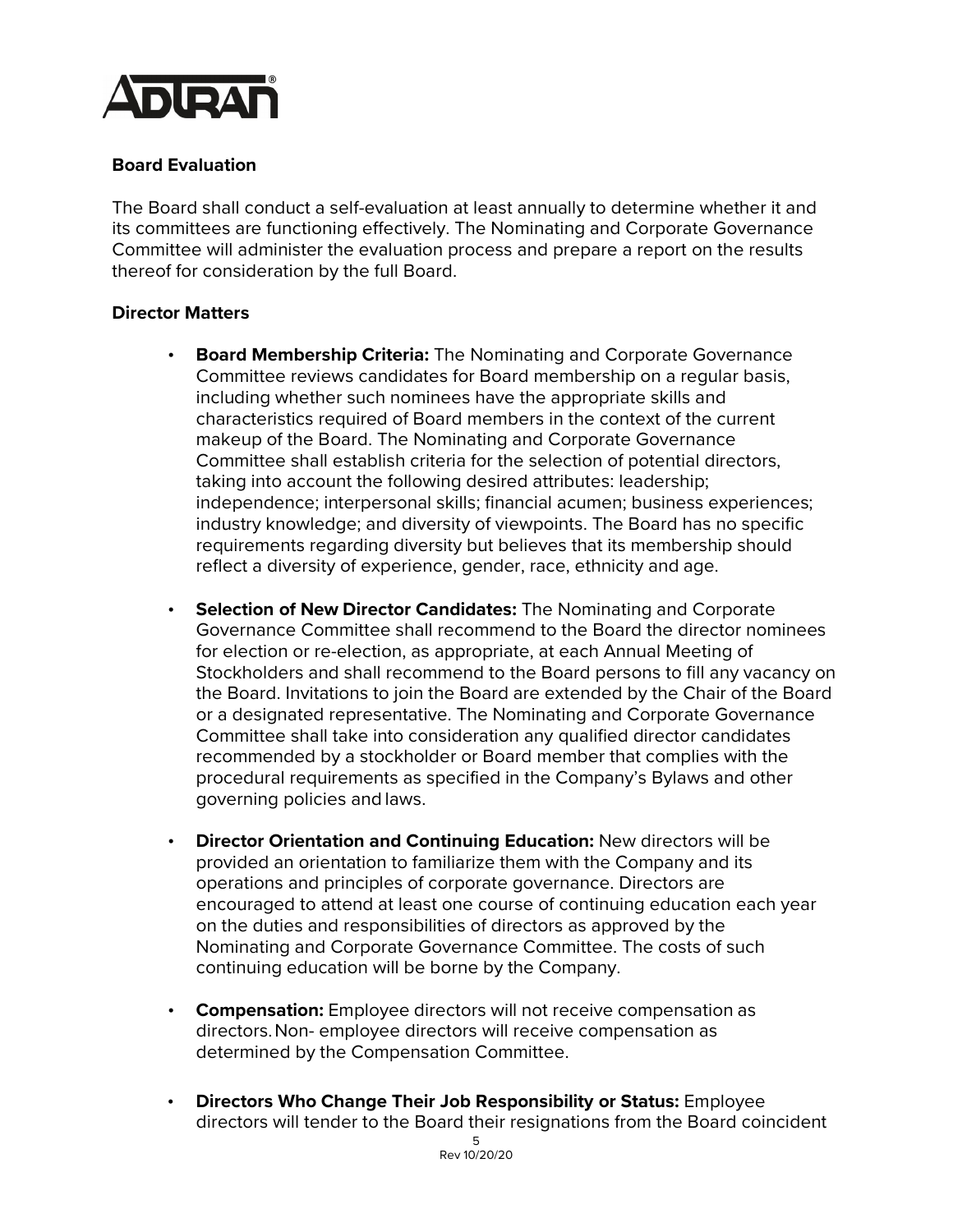

with their termination, resignation or retirement as employees, such tender to be accepted or declined by the Board in its discretion. Individual directors other than employee directors who experience a significant change (including retirement) in the principal position, job responsibility or status they held when they were most recently elected to the Board are expected to provide written notice of such change to the Chair of the Board and the Chairperson of the Nominating and Corporate Governance Committee. The Board does not believe that a director in this circumstance should necessarily be required to leave the Board. Rather, the Board believes the Nominating and Corporate Governance Committee should have the opportunity to assess each situation, based on the individual circumstances, and make a recommendation to the Board. The Board will determine whether it is appropriate for the director to continue Board membership under these circumstances.

- **Term Limits and Retirement:** The Board has decided that, at this time, term limits should not be established for Board membership. Term limits hold the disadvantage of losing the contribution of directors who have been able to develop, over a period of time, increasing insight into the Company and its operations and, therefore, provide an increasing contribution to the Board as a whole. Additionally, there is no set mandatory retirement age for directors. The Nominating and Corporate Governance Committee may in the future establish a mandatory retirement age if it deems it appropriate and in the best interests of theCompany.
- **Director Emeritus:** The Board may appoint to the position of Director Emeritus any retiring director who has served not less than three years as a director of the Company. Such person so appointed shall have the title of "Director Emeritus" and shall be entitled to receive notice of and to attend all meetings of the Board, but shall not in fact be a director, shall not be entitled to vote, shall not be counted in determining a quorum of the Board and shall not have any of the duties or liabilities of a director under law.
- **Service on Other Boards and Conflicts:** Directors of the Company must limit their external directorships of other publicly traded corporations to four (4). Additionally, any director that is currently the chief executive officer of a publicly traded corporation must limit his or her external directorships of other publicly-traded corporations to two (2). (For clarity, the foregoing limits do not apply to directorships of non-profit or charitable entities.) The Nominating and Corporate Governance Committee must be notified of the intention of any director and the CEO to serve on another board, so that the Committee can review the possibility for conflicts of interest or time constraints. The Nominating and Corporate Governance Committee may waive the limits on service on other boards, on a case by case basis, where the Committee concludes such service would not negatively affect the director's service on the Company's Board. While serving on another board, each director and the CEO is responsible for notifying the Nominating and Corporate Governance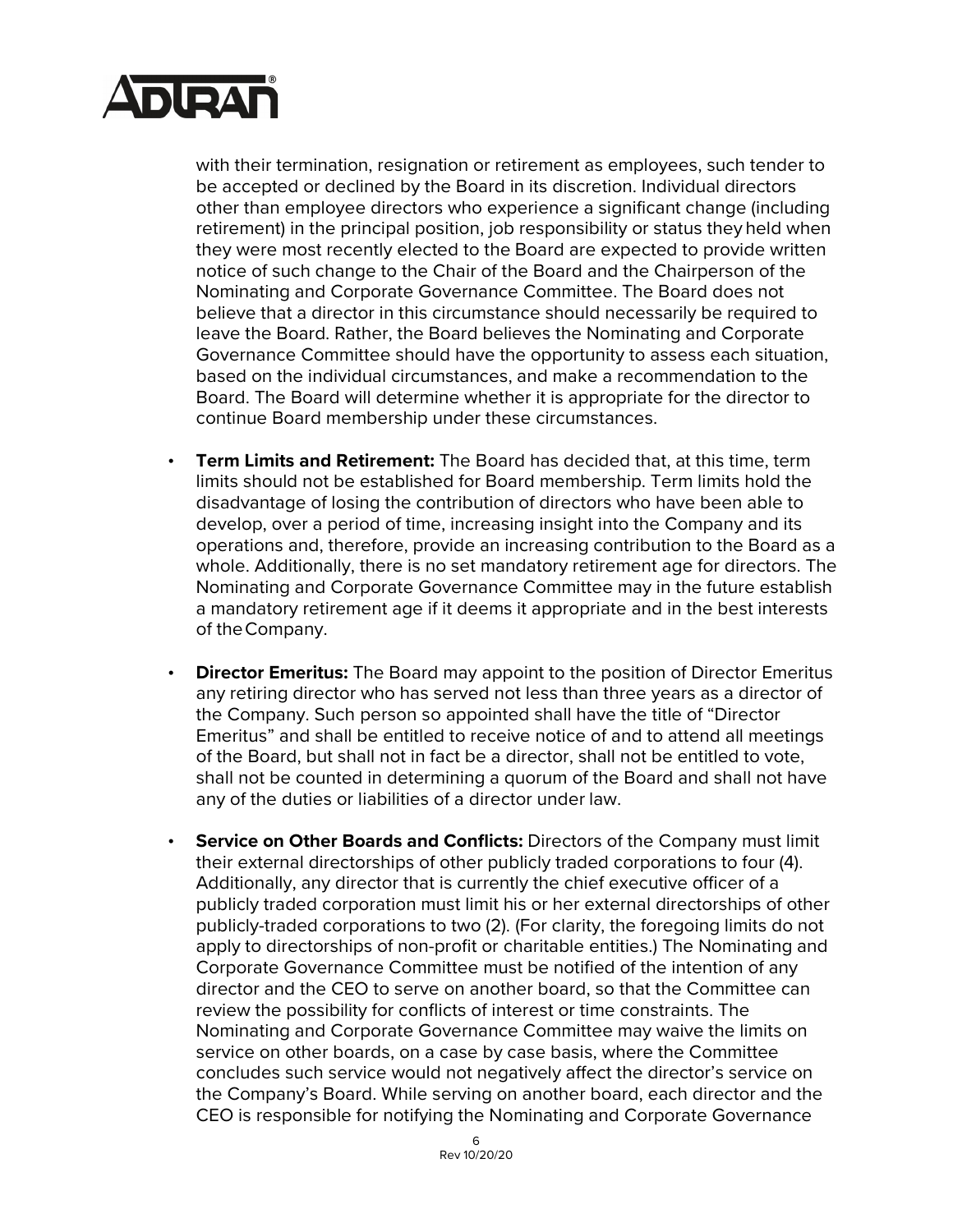

Committee of any conflicts caused by such service.

- o **Officers:** All officers of the Company other than the CEO and the Chair of the Board must obtain the approval of the CEO prior to accepting membership on any other board of directors to ensure that outside directorships do not interfere with their duties and responsibilities as officers of the Company.
- o **Chief Executive Officer:** The CEO must seek the approval of the Nominating and Corporate Governance Committee before accepting any external public company directorships.
- **Formal Evaluation of the Chief Executive Officer:** The performance evaluation of the CEO by the Board is coordinated on an annual basis by the Lead Director. The evaluation is based on objective criteria including, without limitation, the performance of the Company and the accomplishment of shortterm operating and long-term strategic objectives.
- **Management Development and Succession Planning:** On a regular basis, the Board receives reports from management regarding the development of senior management, including those members of senior management that are elected officers by the Board. The Board will discuss on an annual basis the Company's plans for succession of the CEO upon his or her retirement or in the event he or she is unable to serve in such capacity, and from time to time will perform a similar analysis for other senior management positions.
- **Interaction with Third Parties:** The Board believes that the CEO should generally speak for the Company. Individual directors may, from time to time, receive requests for comment from various constituencies who are involved with the Company. The directors should refer all inquiries to the CEO. Any communications by directors with outside constituencies, such as investors, lenders, the press, customers, analysts or the financial community, concerning the Company shall be coordinated with the CEO.
- **Confidentiality:** Each director is expected to protect and hold confidential all non-public information obtained as a result of membership on the Board. Each member understands that he or she may not disclose, without express Board authorization or except as required by law, non-public information to anyone outside the Company. Non-public information includes information related to Board deliberations and discussions with respect to business issues and decisions, relationship dynamics among the Board members and officers and other employees of the Company, and all other confidential information acquired by reason of his or her position as a member of the Board.

# **Conflicts of Interest and Code of Conduct**